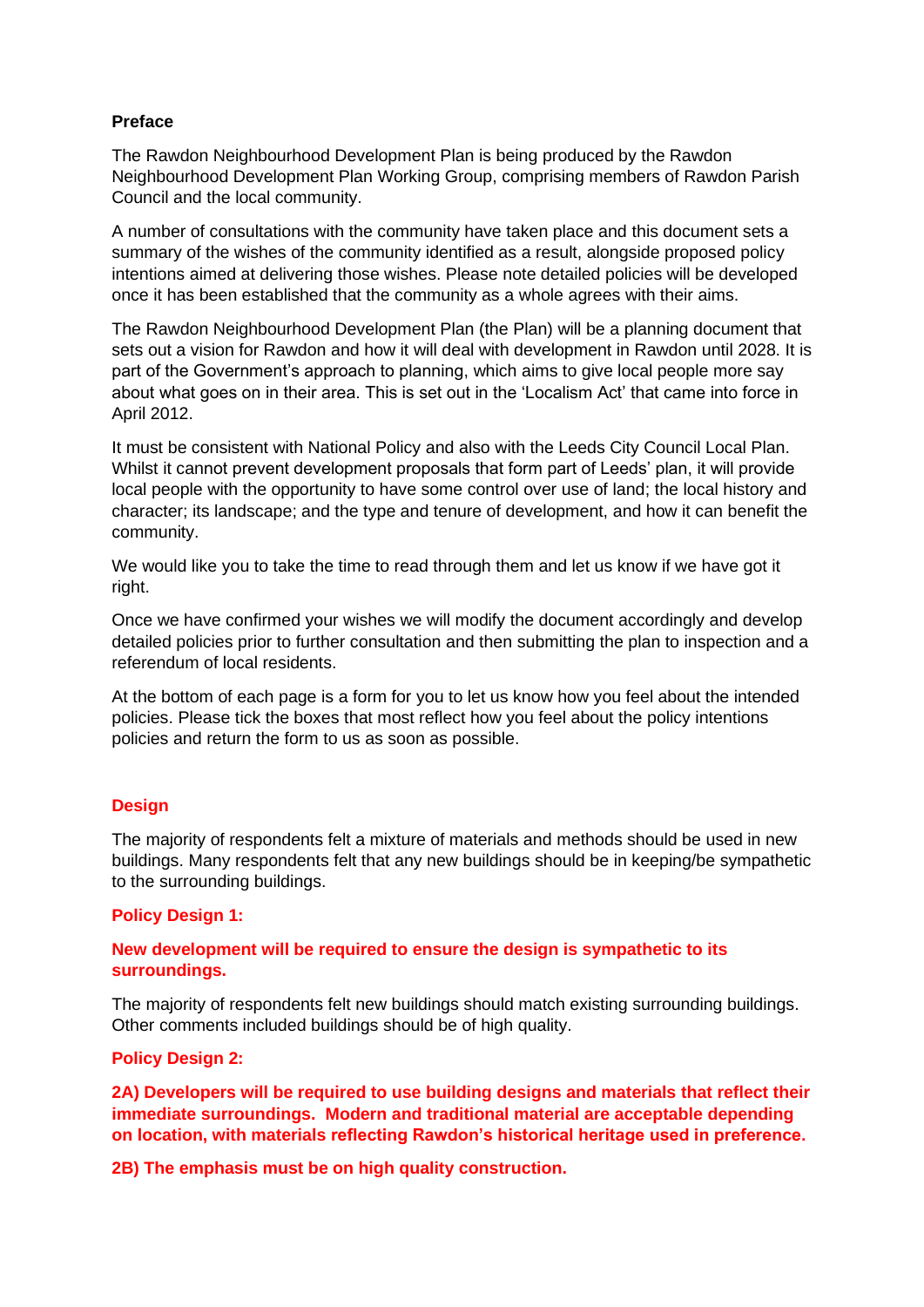Designing out crime and anti-social behaviour was the greatest concern of respondents followed closely by street furniture and street scene, then shop frontages and signage.

## **Policy Design 3:**

**3A) Development should take account of Secured by Design and up-to date Urban Design architectural and layout practices to design out crime and anti-social behaviour.** 

## **3B) New shop fronts will be encouraged to have a traditional design**

#### **Conservation**

Green spaces and the countryside were seen by respondents as important areas that should be conserved. The majority of respondents felt that Rawdon's conservation areas should be strengthened and expanded. Rawdon Billing and Town Street were areas suggested by respondents as areas to protect.

## **Policy Conservation 1:**

**1B) Policies will seek to ensure the Conservation areas of the parish are enhanced by new development.**

# **1C) Policies will seek to ensure the character of Town Street is preserved.**

The village identity of Rawdon was also ranked highly as something that should be protected.

#### **Policy Conservation 2:**

## **Policies will seek to maintain the established pattern of development and the distinctive identities of the different areas by identifying areas of separation**

The majority of respondents felt that heritage buildings should be retained and many also felt that they should be listed. Other comments suggested finding modern uses for heritage buildings.

#### **Policy Conservation 3:**

**To consider the creation and adoption of a local list of heritage buildings with policies to ensure that the re-use of vacant heritage buildings is not detrimental to their character and appearance.**

#### **Environment**

The majority of respondents rated the Green Belt and green spaces as important issues. However Green Belt guidance is contained in National Policy and Leeds City Council Policy and should not be repeated in the Neighbourhood Plan.

The respondents were also concerned with litter, fly tipping and graffiti. Many of the additional comments were relating to dog mess and the need of bins. However, these issues cannot be addressed as part of the Neighbourhood Plan.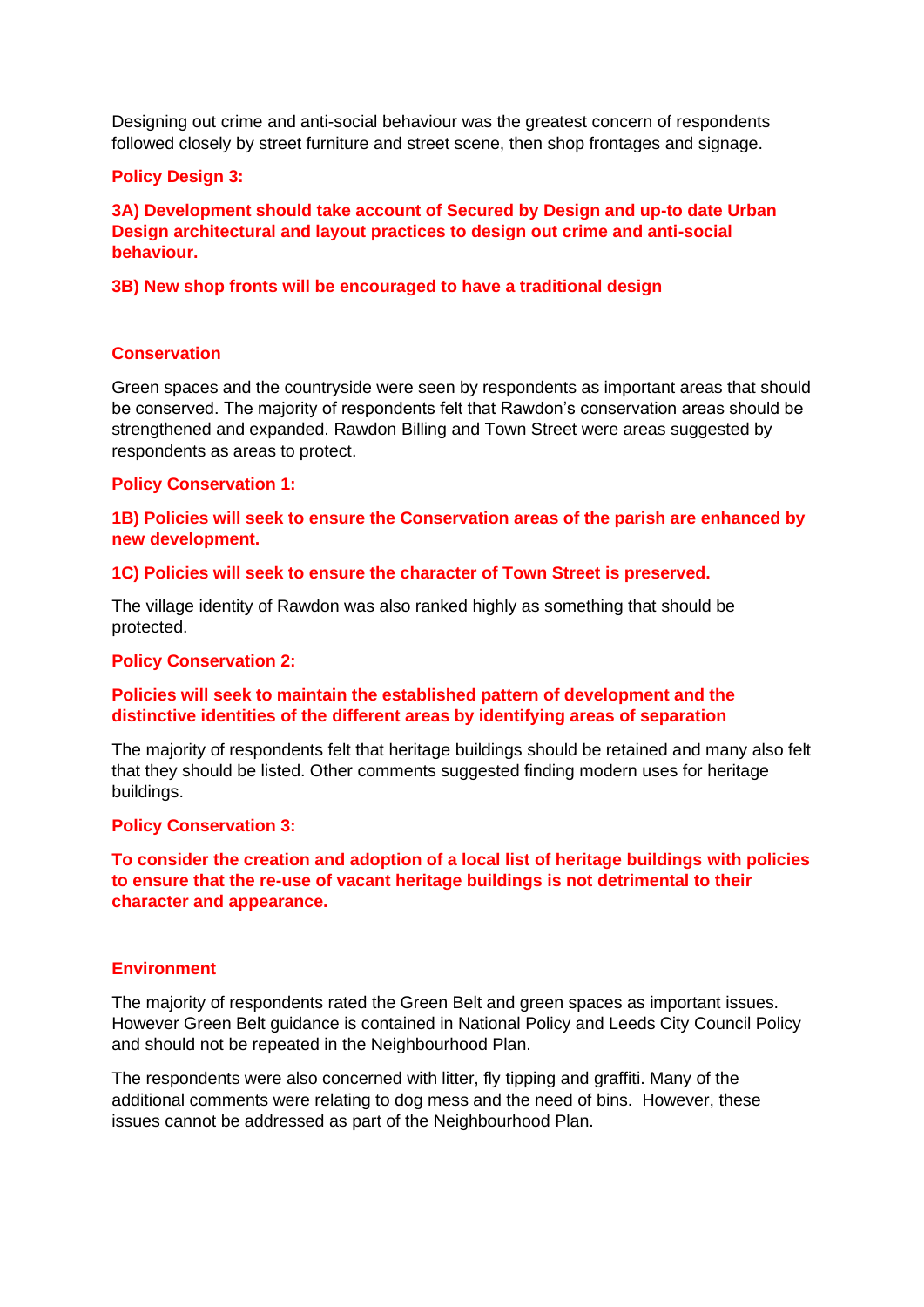## **Parish Action 1:**

# **All new developments be encouraged to provide litter and dog bins and make arrangements for the continued emptying.**

Many respondents felt that new builds should have gardens and that paving over gardens should be restricted. Many also felt that housing should be environmentally sustainable.

#### **Policy Environment 1:**

**3A) Encourage garden space to be incorporated into all new builds including communal developments.**

**3B) Encourage alternatives that restrict the loss of existing garden.**

**3C) Encourage high standards of environmental sustainability in the design of new builds**

Respondents supported the creation of community Green Spaces. Green issues in general were seen as important

#### **Policy Environment 2:**

**4A) To identify Rawdon Billing, Little Moor and Micklefield Park community green spaces as Local Green Spaces in accordancve with the NPPF**

**4B) To identify further greenspace to be designated as Local Green Spaces**

**4C) To ensure areas of high biodiversity will be protected and enhanced.**

**4D) To ensure all development aims to positively contribute to conservation and enhancement of biodiversity**

**4E) To identify areas of high ecological value and wildlife corridors and ensure their protection.**

#### **Shopping**

The majority of residents favoured traditional shop frontages with many requesting a farmers' market. They felt greater parking provision in shopping areas would help preserve independent shops.

#### **Policy Shopping 1:**

**To ensure new development in shopping areas Town Street and Harrogate Road maintains the vitality and viability of the areas and ensure any housing built within the areas or in the adjacent areas has enhanced parking.**

**Parish Action 2**

**1A) To investigate potential sites to encourage the creation of additional parking areas close to the shopping streets.**

**1B) To encourage and facilitate the creation of a vibrant farmers' market.**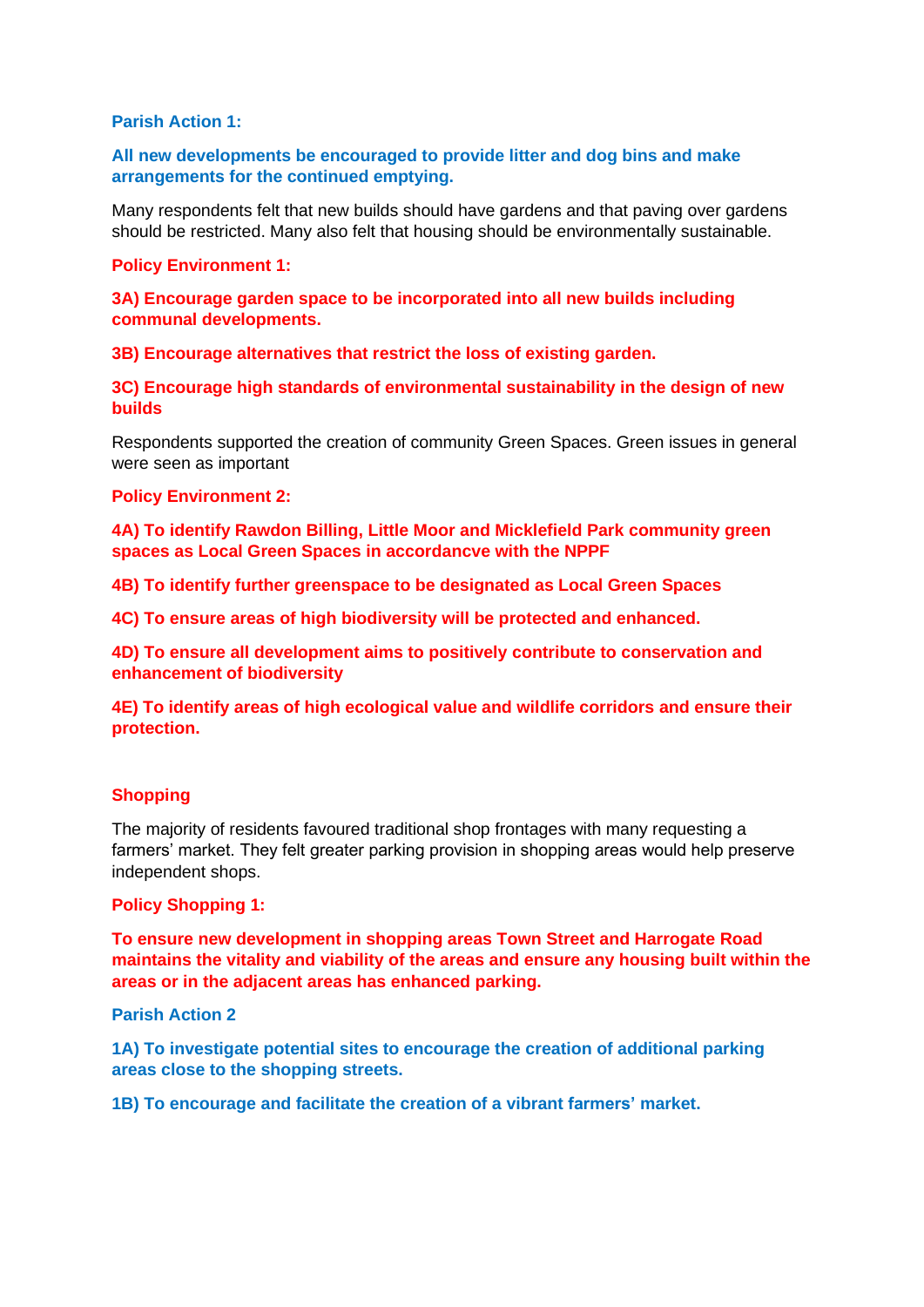## **Youth**

The community felt that developers should include open spaces, funding for services in Rawdon and activity sites.

### **Parish Action3:**

**When new development creates new open spaces, consideration should be given to youth facilities including wi-fi hotspots.**

Funding of youth facilities is one item that we can seek to address via the Community Infrastructure Levy rather than making specific policy.

## **Employment**

The majority of respondents felt the Neighbourhood Plan should address job creation and local business.

#### **Policy Employment 1:**

## **Existing employment in Rawdon should be retained. Expansion of existing businesses will be encouraged.**

The most common business types that respondents felt suited Rawdon were farming, retail and office based business.

#### **Policy Employment 2:**

**Viable proposals that will deliver small scale employment opportunities, especially in retail, office and farming, will be supported provided they meet relevant criteria.**

## **Ageing Population**

The community felt that developers should be required to provide affordable retirement housing, sheltered retired accommodation and funding for services in Rawdon. Many respondents felt that these would open up housing for families in the area.

It is clear from comments made by members of the community that they view 'affordable housing' not only as housing at an affordable rent - but also as housing which retired people can afford to buy.

## **Policy Ageing Population 1:**

**1A) To encourage developments to include a percentage of housing which is specifically designed for elderly residents (Lifetime Homes standard) in both affordable housing and open market housing.**

**1B) To consider the allocation of one of Leeds proposed sites as a site for housing for the elderly.**

**1C) To encourage the provision of sheltered accommodation in any larger scale developments.**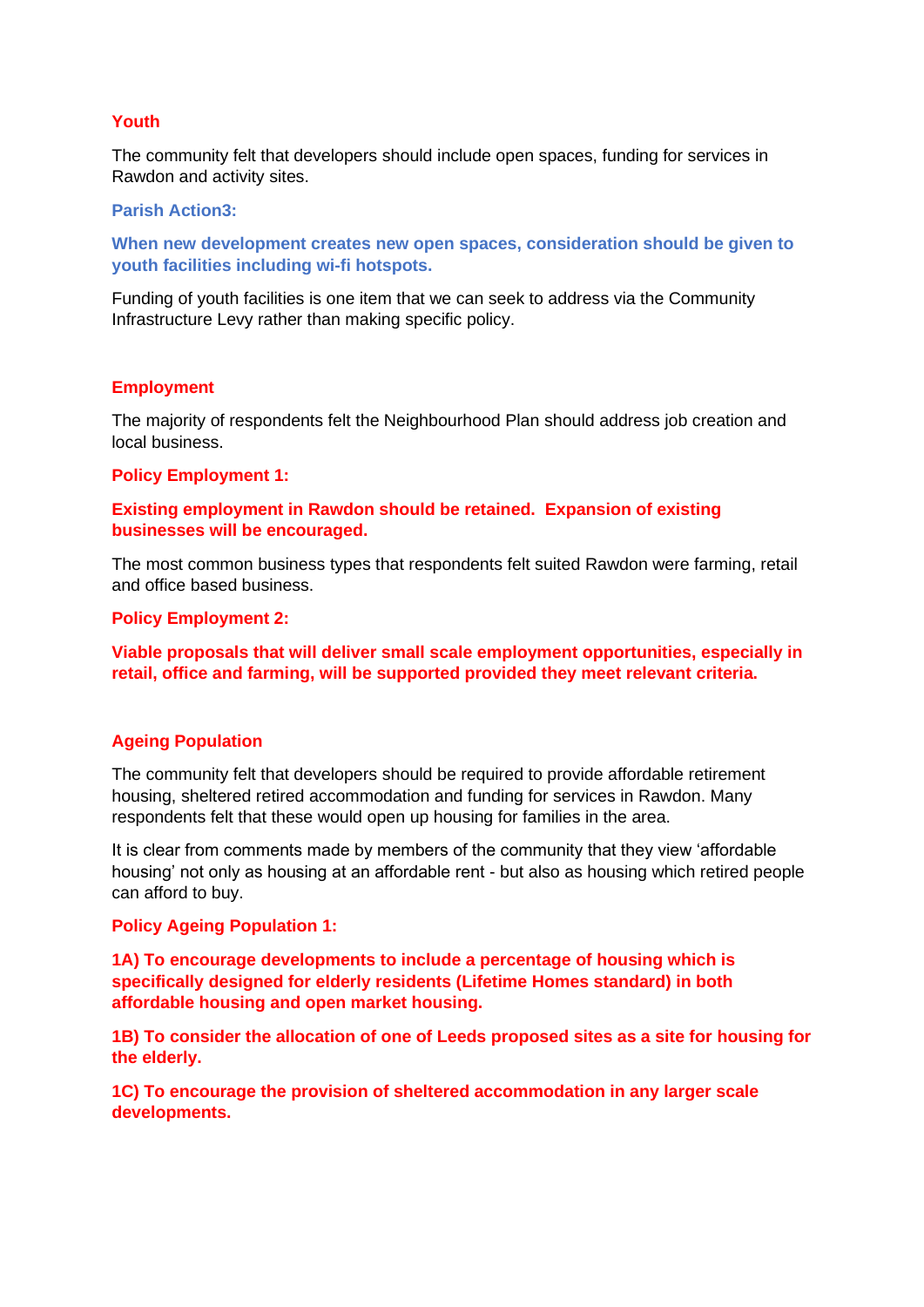# **Education**

The most popular option for increasing school places was to increase places in all schools.

## **Policy Education 1):**

To encourage the further expansion at existing schools.

Respondents felt most strongly that there should be on site drop off parking and traffic and parking restrictions. Many respondents felt that alternative forms of transport to cars should be encouraged.

# **Parish Action 3:**

**3A) To ensure that the provision of school places must be planned to match potential pupil numbers from new housing.**

**3B) To ensure measures to facilitate drop off and pick up of pupils and parking for buses which is designed to avoid disrupting existing traffic must be incorporated into school's expansion designs** 

**3C) To encourage the provision of safe walkways, road crossings to encourage walking to school.**

# **Community Facilities and Infrastructure**

Respondents identified a number of areas of concern; most common were the A65 and A658 with congestion being key. Traffic calming measures were also a concern.

### **Policy Infrastructure 1:**

**To ensure that new roads provided within developments area designed to minimise speed without use of intrusive measures.**

#### **Parish Action 4**

## **To ensure that new access to the A65 and A658 is designed to minimise congestion.**

The most commonly used community facilities were green spaces and the library. The most commonly used facilities outside Rawdon were the cinema and swimming pool. Rawdon Billing was the most important leisure facility for respondents followed by Micklefield Park. Sports fields/clubs, the library and community facilities were also classed as important.

Respondents were also very concerned about the provision of services. Doctors, dentists and schools were all similarly seen as important and in need of a larger provision. Many additional comments mentioned the need for NHS dentists.

### **Policy Infrastructure 2:**

**To retain community uses of buildings wherever possible. To encourage the change of use of buildings, other than those where restrictions apply, to providers of services. To apply conditions to the change of use to ensure continuity of those services.**

**Parish Action 5**

**To encourage the provision of NHS Dental services**